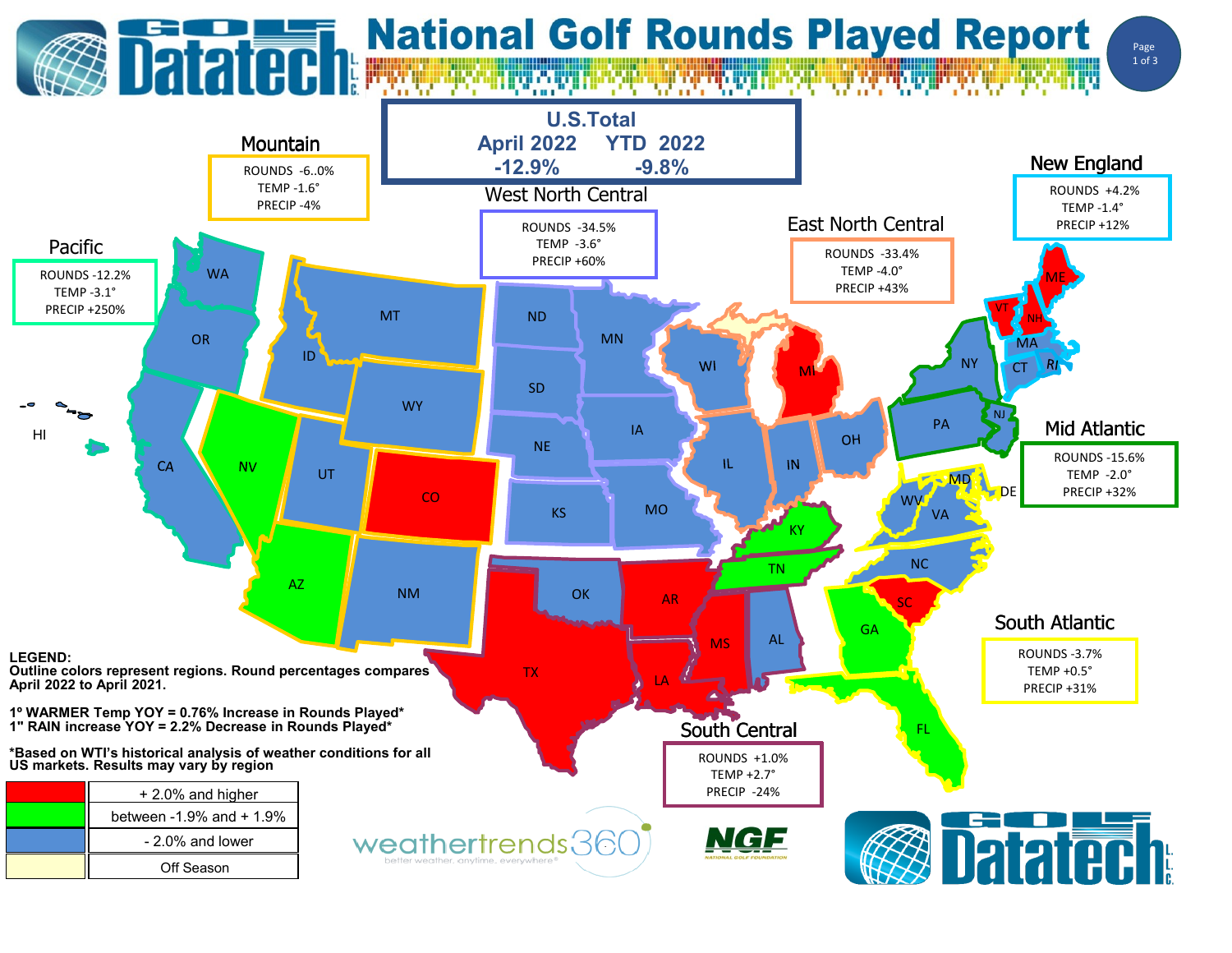## **National Golf Rounds Played Report**

**APRIL 2022**

| <b>PACIFIC</b>            | $-12.2%$ | $-7.3%$          |                           |          |            | <b>SOUTH ATLANTIC</b> | $-3.7%$  | $-1.9%$  |
|---------------------------|----------|------------------|---------------------------|----------|------------|-----------------------|----------|----------|
| CA                        | $-2.0%$  | $-4.6%$          |                           | APR.     | <b>YTD</b> | DE, DC, MD            | $-6.8%$  | $-11.8%$ |
| Los Angeles               | $-4.5%$  | $-16.8%$         | <b>UNITED STATES</b>      | $-12.9%$ | $-9.8%$    | Washington/Baltimore  | $-11.5%$ | $-13.8%$ |
| <b>Orange County</b>      | 66.6%    | 18.3%            | <b>Public Access</b>      | $-13.9%$ | $-10.5%$   | <b>FL</b>             | 0.3%     | 2.0%     |
| Palm Springs              | $-4.6%$  | 20.6%            | <b>Private</b>            | $-9.2%$  | $-7.3%$    | Jacksonville          | 1.9%     | 3.3%     |
| Sacramento                | $-15.6%$ | $-8.5%$          |                           |          |            | Orlando               | 1.5%     | $-7.4%$  |
| San Diego                 | $-10.8%$ | $-10.8%$         | <b>EAST NORTH CENTRAL</b> | $-33.4%$ | $-36.5%$   | Tampa                 | $-5.5%$  | $-1.7%$  |
| San Francisco/Oakland     | $-17.6%$ | $-10.1%$         | IL.                       | $-47.7%$ | $-38.1%$   | Palm Beach            | $-16.9%$ | 2.8%     |
| HI                        | $-18.9%$ | $-3.9%$          | Chicago                   | $-50.9%$ | $-38.2%$   | Naples/Ft Myers       | 3.3%     | 0.9%     |
| <b>OR</b>                 | $-31.0%$ | $-13.9%$         | IN                        | $-32.4%$ | $-36.3%$   | Miami/Ft.Lauderdale   | 4.6%     | 16.8%    |
| Portland                  | $-38.9%$ | $-22.1%$         | MI                        | 4.9%     | $-16.6%$   | GA                    | $-1.5%$  | $-0.3%$  |
| <b>WA</b>                 | $-36.0%$ | $-19.6%$         | Detroit                   | $-24.3%$ | $-35.5%$   | Atlanta               | $-0.3%$  | $-2.4%$  |
| Seattle                   | $-40.4%$ | $-20.2%$         | OH                        | $-35.1%$ | $-44.0%$   | <b>NC</b>             | $-6.7%$  | $-12.3%$ |
|                           |          |                  | Cincinnati                | $-25.2%$ | $-36.5%$   | Greensboro/Raleigh    | $-5.8%$  | $-8.3%$  |
| <b>MOUNTAIN</b>           | $-6.0%$  | $-2.8%$          | Cleveland                 | $-38.5%$ | $-48.1%$   | <b>SC</b>             | 3.1%     | 5.7%     |
| AZ                        | $-0.3%$  | 3.7%             | WI                        | $-52.3%$ | $-48.3%$   | Charleston            | $-7.2%$  | 0.1%     |
| Phoenix                   | 5.5%     | 7.3%             |                           |          |            | <b>Hilton Head</b>    | $-0.5%$  | 0.1%     |
| CO                        | 9.3%     | $-4.2%$          |                           |          |            | Myrtle Beach          | 8.1%     | 24.0%    |
| Denver                    | 7.4%     | $-9.9%$          | <b>SOUTH CENTRAL</b>      | 1.0%     | $-3.4%$    | VA, WV                | $-18.8%$ | $-19.7%$ |
| ID, WY, MT, UT            | $-16.6%$ | $-17.4%$         | AL                        | $-2.7%$  | 2.0%       |                       |          |          |
| NM.                       | $-15.9%$ | $-11.9%$         | AR, LA, MS                | 2.4%     | $-0.2%$    | <b>MID ATLANTIC</b>   | $-15.6%$ | $-18.2%$ |
| <b>NV</b>                 | $-1.5%$  | 4.0%             | <b>OK</b>                 | $-5.3%$  | $-8.1%$    | <b>NJ</b>             | $-16.3%$ | $-13.5%$ |
| Las Vegas                 | $-4.7%$  | 1.2%             | KY, TN                    | $-1.8%$  | $-9.0%$    | <b>NY</b>             | $-6.3%$  | $-10.0%$ |
|                           |          |                  | TX                        | 4.2%     | $-2.6%$    | New York City         | $-12.6%$ | $-14.5%$ |
| <b>WEST NORTH CENTRAL</b> | $-34.5%$ | $-32.3%$         | Dallas/Ft. Worth          | 11.2%    | 2.4%       | PA                    | $-22.5%$ | $-26.5%$ |
| KS, NE                    | $-21.3%$ | $-21.6%$         | Houston                   | 4.0%     | $-3.9%$    | Philadelphia          | $-22.8%$ | $-19.9%$ |
| ND,SD                     | $-39.2%$ | $-38.8%$         | San Antonio               | 0.0%     | $-1.1%$    | Pittsburgh            | $-20.5%$ | $-34.1%$ |
| MN                        | $-65.1%$ | $-66.3%$         |                           |          |            |                       |          |          |
| Minneapolis/St.Paul       | $-63.6%$ | $-68.8%$         |                           |          |            | <b>NEW ENGLAND</b>    | 4.2%     | $-7.8%$  |
| IA, MO                    | $-21.6%$ | $-22.5%$         |                           |          |            | CT, MA, RI            | $-5.3%$  | $-17.4%$ |
| <b>St Louis</b>           | $-21.9%$ | $-19.8%$         |                           |          |            | <b>Boston</b>         | 4.3%     | $-10.9%$ |
| <b>Kansas City</b>        |          | $-7.2\% -15.9\%$ |                           |          |            | ME, NH, VT            | 29.3%    | 23.3%    |

Dataten

| PACIFIC                   | $-12.2\%$ | -7.3%    |                           |          |            | <b>SOUTH ATLANTIC</b> | $-3.7%$       | $-1.9%$   |
|---------------------------|-----------|----------|---------------------------|----------|------------|-----------------------|---------------|-----------|
| CA                        | $-2.0%$   | $-4.6%$  |                           | APR.     | <b>YTD</b> | DE, DC, MD            | $-6.8%$       | $-11.8%$  |
| Los Angeles               | $-4.5%$   | $-16.8%$ | <b>UNITED STATES</b>      | $-12.9%$ | $-9.8%$    | Washington/Baltimore  | $-11.5%$      | $-13.8%$  |
| <b>Orange County</b>      | 66.6%     | 18.3%    | <b>Public Access</b>      | $-13.9%$ | $-10.5%$   | <b>FL</b>             | 0.3%          | 2.0%      |
| Palm Springs              | $-4.6%$   | 20.6%    | Private                   | $-9.2%$  | $-7.3%$    | Jacksonville          | 1.9%          | 3.3%      |
| Sacramento                | $-15.6%$  | $-8.5%$  |                           |          |            | Orlando               | 1.5%          | $-7.4%$   |
| San Diego                 | $-10.8%$  | $-10.8%$ | <b>EAST NORTH CENTRAL</b> | $-33.4%$ | $-36.5%$   | Tampa                 | $-5.5%$       | $-1.7%$   |
| San Francisco/Oakland     | $-17.6%$  | $-10.1%$ | IL                        | $-47.7%$ | $-38.1%$   | Palm Beach            | $-16.9%$      | 2.8%      |
| HI                        | $-18.9%$  | $-3.9%$  | Chicago                   | $-50.9%$ | $-38.2%$   | Naples/Ft Myers       | 3.3%          | 0.9%      |
| OR                        | $-31.0%$  | $-13.9%$ | IN                        | $-32.4%$ | $-36.3%$   | Miami/Ft.Lauderdale   | 4.6%          | 16.8%     |
| Portland                  | $-38.9%$  | $-22.1%$ | MI                        | 4.9%     | $-16.6%$   | GA                    | $-1.5%$       | $-0.3%$   |
| WA                        | $-36.0%$  | $-19.6%$ | Detroit                   | $-24.3%$ | $-35.5%$   | Atlanta               | $-0.3%$       | $-2.4%$   |
| Seattle                   | $-40.4%$  | $-20.2%$ | OH                        | $-35.1%$ | $-44.0%$   | <b>NC</b>             | $-6.7%$       | $-12.3%$  |
|                           |           |          | Cincinnati                | $-25.2%$ | $-36.5%$   | Greensboro/Raleigh    | $-5.8%$       | $-8.3%$   |
| <b>MOUNTAIN</b>           | $-6.0%$   | $-2.8%$  | Cleveland                 | $-38.5%$ | $-48.1%$   | <b>SC</b>             | 3.1%          | 5.7%      |
| AΖ                        | $-0.3%$   | 3.7%     | WI                        | $-52.3%$ | $-48.3%$   | Charleston            | $-7.2%$       | 0.1%      |
| Phoenix                   | 5.5%      | 7.3%     |                           |          |            | <b>Hilton Head</b>    | $-0.5%$       | 0.1%      |
| CO                        | 9.3%      | $-4.2%$  |                           |          |            | Myrtle Beach          | 8.1%          | 24.0%     |
| Denver                    | 7.4%      | $-9.9%$  | <b>SOUTH CENTRAL</b>      | 1.0%     | $-3.4%$    | VA, WV                | $-18.8%$      | $-19.7%$  |
| ID, WY, MT, UT            | $-16.6%$  | $-17.4%$ | AL                        | $-2.7%$  | 2.0%       |                       |               |           |
| NΜ                        | $-15.9%$  | $-11.9%$ | AR, LA, MS                | 2.4%     | $-0.2%$    | <b>MID ATLANTIC</b>   | $-15.6%$      | $-18.2%$  |
| NV                        | $-1.5%$   | 4.0%     | OK                        | $-5.3%$  | $-8.1%$    | <b>NJ</b>             | $-16.3%$      | $-13.5%$  |
| Las Vegas                 | $-4.7%$   | 1.2%     | KY, TN                    | $-1.8%$  | $-9.0%$    | <b>NY</b>             | $-6.3%$       | $-10.0%$  |
|                           |           |          | <b>TX</b>                 | 4.2%     | $-2.6%$    | New York City         | $-12.6%$      | $-14.5%$  |
| <b>WEST NORTH CENTRAL</b> | $-34.5%$  | $-32.3%$ | Dallas/Ft. Worth          | 11.2%    | 2.4%       | PA                    | $-22.5%$      | $-26.5%$  |
| KS, NE                    | $-21.3%$  | $-21.6%$ | Houston                   | 4.0%     | $-3.9%$    | Philadelphia          | $-22.8%$      | $-19.9%$  |
| ND,SD                     | $-39.2%$  | $-38.8%$ | San Antonio               | 0.0%     | $-1.1%$    | Pittsburgh            | $-20.5%$      | $-34.1%$  |
| MΝ                        | $-65.1%$  | $-66.3%$ |                           |          |            |                       |               |           |
| Minneapolis/St.Paul       | $-63.6%$  | $-68.8%$ |                           |          |            | <b>NEW ENGLAND</b>    | 4.2%          | $-7.8%$   |
| IA, MO                    | $-21.6%$  | $-22.5%$ |                           |          |            | CT, MA, RI            | $-5.3%$       | $-17.4%$  |
| $St$ $In$                 | $-21.0\%$ | $-10.8%$ |                           |          |            | <b>Roston</b>         | $\lambda$ 30% | $-10.9\%$ |

|                           | APR.     | <b>YTD</b> |                           |          |            |                       | APR.     | <b>YTD</b> |
|---------------------------|----------|------------|---------------------------|----------|------------|-----------------------|----------|------------|
| <b>PACIFIC</b>            | $-12.2%$ | $-7.3%$    |                           |          |            | <b>SOUTH ATLANTIC</b> | $-3.7%$  | $-1.9%$    |
| CA                        | $-2.0%$  | $-4.6%$    |                           | APR.     | <b>YTD</b> | DE, DC, MD            | $-6.8%$  | $-11.8%$   |
| Los Angeles               | $-4.5%$  | $-16.8%$   | <b>UNITED STATES</b>      | $-12.9%$ | $-9.8%$    | Washington/Baltimore  | $-11.5%$ | $-13.8%$   |
| <b>Orange County</b>      | 66.6%    | 18.3%      | <b>Public Access</b>      | $-13.9%$ | $-10.5%$   | <b>FL</b>             | 0.3%     | 2.0%       |
| Palm Springs              | $-4.6%$  | 20.6%      | Private                   | $-9.2%$  | $-7.3%$    | Jacksonville          | 1.9%     | 3.3%       |
| Sacramento                | $-15.6%$ | $-8.5%$    |                           |          |            | Orlando               | 1.5%     | $-7.4%$    |
| San Diego                 | $-10.8%$ | $-10.8%$   | <b>EAST NORTH CENTRAL</b> | $-33.4%$ | $-36.5%$   | Tampa                 | $-5.5%$  | $-1.7%$    |
| San Francisco/Oakland     | $-17.6%$ | $-10.1%$   | IL                        | $-47.7%$ | $-38.1%$   | Palm Beach            | $-16.9%$ | 2.8%       |
| HI                        | $-18.9%$ | $-3.9%$    | Chicago                   | $-50.9%$ | $-38.2%$   | Naples/Ft Myers       | 3.3%     | 0.9%       |
| 0R                        | $-31.0%$ | $-13.9%$   | IN                        | $-32.4%$ | $-36.3%$   | Miami/Ft.Lauderdale   | 4.6%     | 16.8%      |
| Portland                  | $-38.9%$ | $-22.1%$   | MI                        | 4.9%     | $-16.6%$   | GA                    | $-1.5%$  | $-0.3%$    |
| WA                        | $-36.0%$ | $-19.6%$   | Detroit                   | $-24.3%$ | $-35.5%$   | Atlanta               | $-0.3%$  | $-2.4%$    |
| Seattle                   | $-40.4%$ | $-20.2%$   | OH                        | $-35.1%$ | $-44.0%$   | NC                    | $-6.7%$  | $-12.3%$   |
|                           |          |            | Cincinnati                | $-25.2%$ | $-36.5%$   | Greensboro/Raleigh    | $-5.8%$  | $-8.3%$    |
| <b>MOUNTAIN</b>           | $-6.0%$  | $-2.8%$    | Cleveland                 | $-38.5%$ | $-48.1%$   | <b>SC</b>             | 3.1%     | 5.7%       |
| AΖ                        | $-0.3%$  | 3.7%       | WI                        | $-52.3%$ | $-48.3%$   | Charleston            | $-7.2%$  | 0.1%       |
| Phoenix                   | 5.5%     | 7.3%       |                           |          |            | <b>Hilton Head</b>    | $-0.5%$  | 0.1%       |
| CO                        | 9.3%     | $-4.2%$    |                           |          |            | Myrtle Beach          | 8.1%     | 24.0%      |
| Denver                    | 7.4%     | $-9.9%$    | <b>SOUTH CENTRAL</b>      | 1.0%     | $-3.4%$    | VA, WV                | $-18.8%$ | $-19.7%$   |
| ID, WY, MT, UT            | $-16.6%$ | $-17.4%$   | AL                        | $-2.7%$  | 2.0%       |                       |          |            |
| ΝM                        | $-15.9%$ | $-11.9%$   | AR, LA, MS                | 2.4%     | $-0.2%$    | <b>MID ATLANTIC</b>   | $-15.6%$ | $-18.2%$   |
| <b>NV</b>                 | $-1.5%$  | 4.0%       | OK                        | $-5.3%$  | $-8.1%$    | <b>NJ</b>             | $-16.3%$ | $-13.5%$   |
| Las Vegas                 | $-4.7%$  | 1.2%       | KY, TN                    | $-1.8%$  | $-9.0%$    | <b>NY</b>             | $-6.3%$  | $-10.0%$   |
|                           |          |            | <b>TX</b>                 | 4.2%     | $-2.6%$    | New York City         | $-12.6%$ | $-14.5%$   |
| <b>WEST NORTH CENTRAL</b> | $-34.5%$ | $-32.3%$   | Dallas/Ft. Worth          | 11.2%    | 2.4%       | PA                    | $-22.5%$ | $-26.5%$   |
| KS, NE                    | $-21.3%$ | $-21.6%$   | Houston                   | 4.0%     | $-3.9%$    | Philadelphia          | $-22.8%$ | $-19.9%$   |
| ND,SD                     | $-39.2%$ | $-38.8%$   | San Antonio               | 0.0%     | $-1.1%$    | Pittsburgh            | $-20.5%$ | $-34.1%$   |
| MΝ                        | $-65.1%$ | $-66.3%$   |                           |          |            |                       |          |            |
| Minneapolis/St.Paul       | $-63.6%$ | $-68.8%$   |                           |          |            | <b>NEW ENGLAND</b>    | 4.2%     | $-7.8%$    |
| IA, MO                    | $-21.6%$ | $-22.5%$   |                           |          |            | CT, MA, RI            | $-5.3%$  | $-17.4%$   |
| <b>St Louis</b>           | $-21.9%$ | $-19.8%$   |                           |          |            | <b>Boston</b>         | 4.3%     | $-10.9%$   |
| <b>Kansas City</b>        | $-7.2%$  | $-15.9%$   |                           |          |            | ME, NH, VT            | 29.3%    | 23.3%      |
|                           |          |            |                           |          |            |                       |          |            |

The percentages represent the differences in number of rounds played comparing April 2022 to April 2021.

For more information contact Golf Datatech **golfroundsplayed@golf-datatech.com**